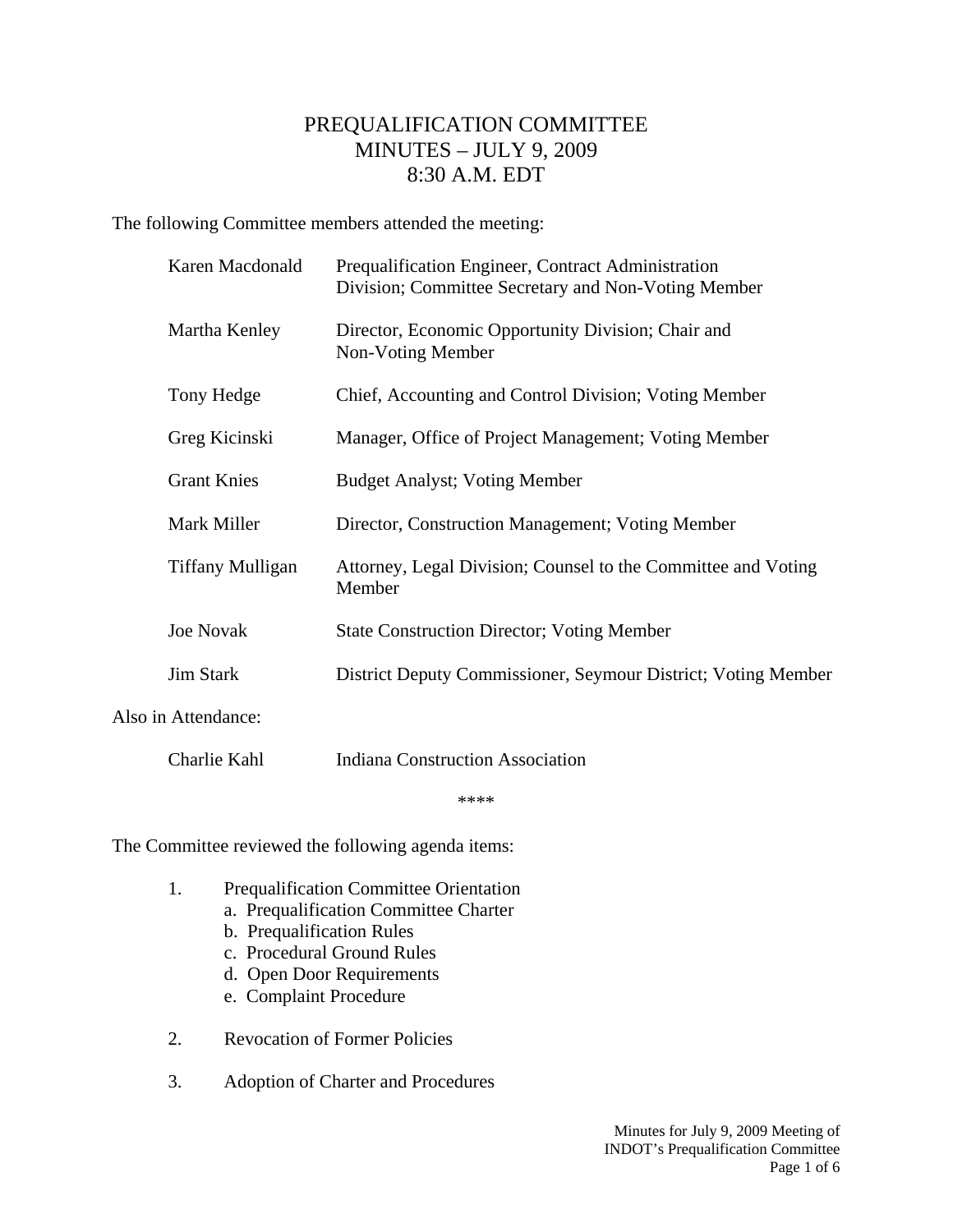4. Planning for Future Initiatives

## PREQUALIFICATION COMMITTEE MEETING OPEN SESSION JULY 9, 2009

 Martha Kenley, Committee Chair, called the meeting to order at about 8:30 a.m. EDT. All members were present.

 Tiffany Mulligan introduced the proposed Charter. She explained the following with regard to the proposed charter:

- The purpose of the proposed Charter is to clarify the Committee's authority and responsibilities.
- The draft Charter is based on Indiana law, primarily INDOT's promulgated rules found in Title 105, Article 11 of the Indiana Administrative Code.
- All actions the Committee makes are recommendations from the Committee to the Commissioner.
- The permissive activities listed in the Charter are discretionary activities of the Committee. INDOT's Prequalification Section normally handles some of these activities (such as approval of initial and renewal prequalification applications), but the Prequalification Committee may consider them under this Charter and INDOT's rules.
- The purposes of the Committee are to ensure the integrity of the Department's process for qualifying contractors to bid on Department contracts, as required by I.C. 8-23-10; to provide fair and consistent treatment of contractors through strict adherence to Indiana law affecting the qualification status of contractors, specifically found in I.C. 8-23-10 and 105 IAC 11-2; and to provide contractors an opportunity to be heard consistent with 105 IAC 11-2 and provide clear and reliable communication to contractors when recommending to the Commissioner an action that will affect the contractor's qualification status.

 Tiffany Mulligan provided an overview of the prequalification rules found in Title 105 Indiana Administrative Code Article 11. She explained the following with regard to the rules:

- 105 IAC 11 is part of the Indiana Administrative Code, made of INDOT promulgated rules. These rules have the force of law.
- 105 IAC 11 is made up of three rules. The members' packets include Rules 1 and 2 but do not include all of Rule 3, the section on bidding.
- The three rules are as follows:
	- Rule 1 Definitions
	- Rule 2 Requirements for prequalification of contractors
	- Rule 3 Requirements for bidding
- Rule 2 is the relevant rule for the Committee, specifically sections 11-2-4 through 11-2-10.
- The actions the Committee can take against a contractor are outlined in 11-2-5 through 11-2-8 as described in the Charter.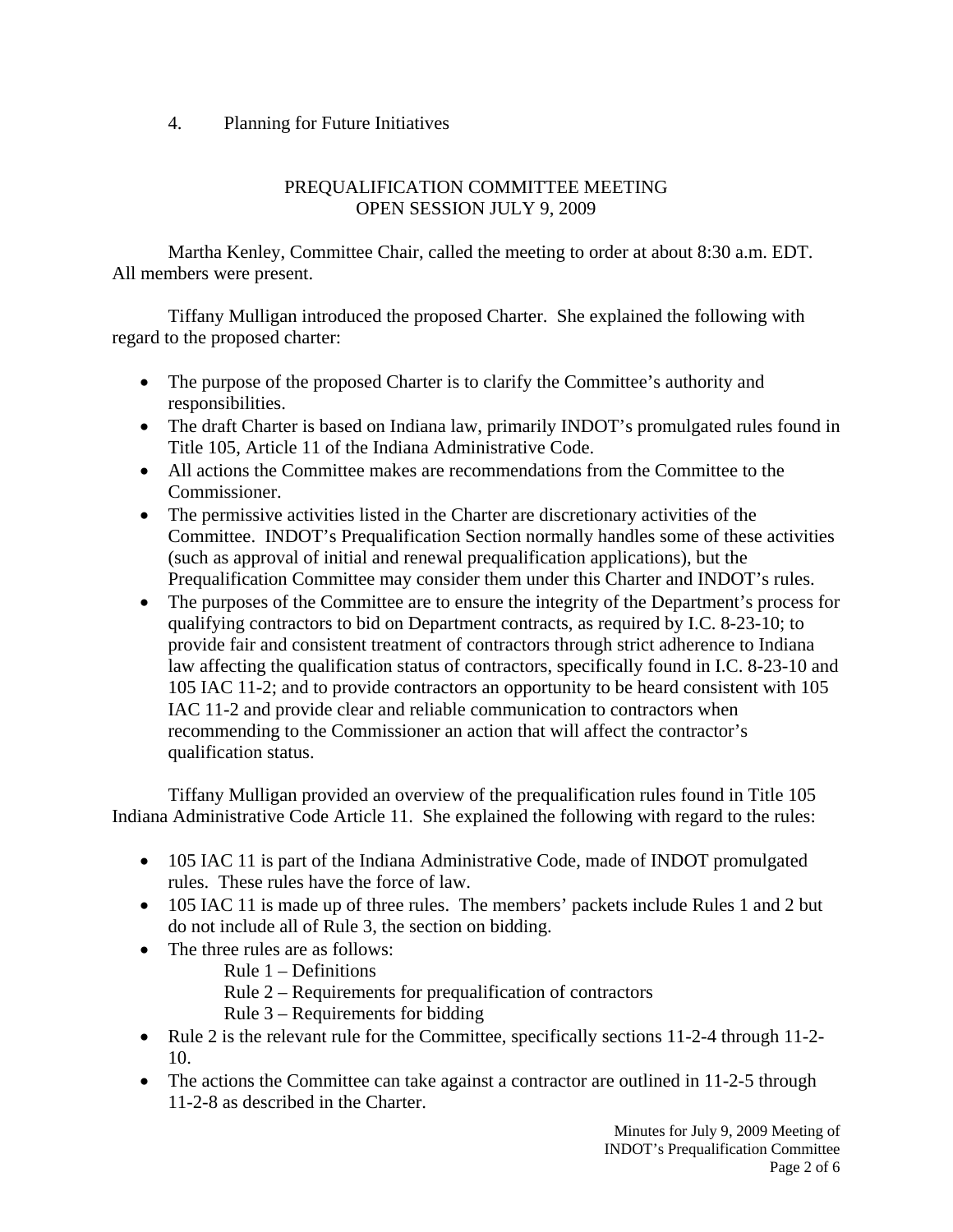- The appeals process is outlined in 105-IAC-11-2-9. It is a two-step appeals process: the first step is reconsideration by the Committee; and the second step is an Administrative Law Judge (ALJ) hearing. The contractor can choose to follow both steps or ask for an ALJ hearing only. If there is an appeal, the Committee's decision does not become effective until the contractor has exhausted all of its appeals.
- Under 105 IAC 11-2-10, the Committee may take action against a non-prequalified subcontractor for the same reasons it can take action against a prequalified contractor. A subcontractor must be prequalified if they have over \$300,000 in unearned work.

Tiffany Mulligan pointed out that 105-IAC-11-2-10 specifies a limit of \$100,000 per contract for non-prequalified subcontractors. This rule is superseded by the statute IC 8-23-10-4, which allows for \$300,000 per contract for non-prequalified subcontractors.

Mark Miller raised the question of bringing before the committee a tax lien.

 Karen Macdonald stated INDOT checks tax liens when the bid is received and gives the company time to correct. The bid is not awarded to the company if the tax lien is not resolved within a certain timeframe.

 Tony Hedge stated INDOT deals with the prime contractor. INDOT should bring the prime contractor before the Committee if bringing the subcontractor before the Committee.

Martha Kenley stated haulers and material suppliers do not need to be prequalified.

 Charlie Kahl questioned whether haulers working just within the jobsite as opposed to "to and from" the jobsite need to be prequalified.

 Tiffany Mulligan stated the rules provide that the prequalification requirements do not apply to "hauling to and from site," but INDOT has not distinguished between work to and from the site and work solely on the job site.

Jim Stark questioned why INDOT distinguishes between a lease and a subcontractor.

Martha Kenley stated she was not sure.

 Martha Kenley proposed the meeting procedures. She explained the following with regard to meeting procedures:

- Meetings were scheduled at the beginning of the year for the second Thursday of each month. If no one objects, we will keep the same schedule.
- There must be a quorum for a vote, which is four of seven voting members.
- There must be a notice of the meetings posted forty-eight hours in advance.
- Executive sessions will be held only to consider confidential information in accordance with Indiana's Open Door law.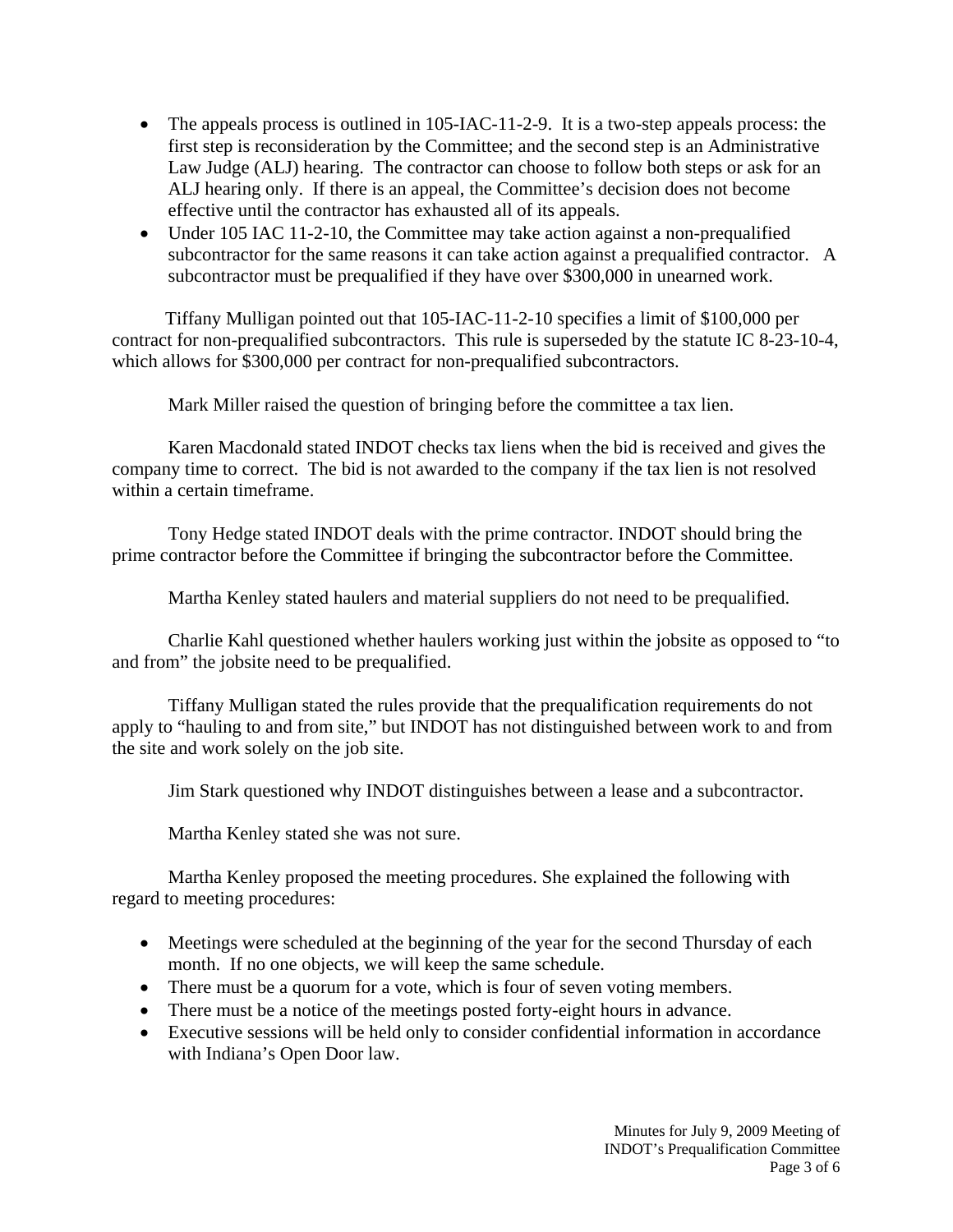- When a member cannot attend a meeting, he or she should send a written delegation to Karen Macdonald. It should be done for each meeting rather than a broad delegation for any meeting the member cannot attend.
- The minutes will be voted on the following meeting.

 Tiffany Mulligan stated that we want to keep the decision making of the Committee as objective as possible. She further stated you should recuse yourself from voting if you've had substantial and personal involvement with the issue being considered by the Committee to avoid the appearance of a conflict of interest. Also, you should not assign a subordinate to vote for you in these situations.

 Tony Hedge stated the State Board of Accounts (SBOA) requested minutes from 2008 Prequalification Committee meetings. He wants to know if these were sent to SBOA.

Karen Macdonald stated she would check into it.

 Tony Hedge suggested that Item 2.g of the proposed meeting procedures include a request for an action or improvement plan as another option as a recommended course of action. Martha Kenley stated that when a Committee member wants to make a motion, he or she can ask for an action plan or improvement plan.

Charlie Kahl questioned how detailed the minutes would be.

 Martha Kenley stated not everyone's statements or questions would be quoted, but the minutes would detail the discussions and the minutes would be open to the public.

 Tiffany Mulligan overviewed the requirements of the Indiana Open Door law. She noted the following:

- Because the Committee is appointed directly by the Commissioner and takes official action upon public business, the Committee must abide by the Open Door Law.
- The law specifically provides that it is to be liberally construed so we should err on the side of providing more openness not less.
- The sheet included in the packet covers the most relevant points of the law for the Committee, including requirements for both notice and minutes, but does not include the entire law.
- A person must be present to vote and cannot be present through conference call.
- The law limits executive sessions to very specific agenda items. For our purposes, the only reason to hold an executive session is to discuss items that are classified as confidential under state or federal law, such as discussions of a contractor's financial statement.
- If we don't follow the Open Door Law, we risk any decision we make being declared void.

 Martha Kenley questioned if a contractor's prequalification limit would be considered confidential.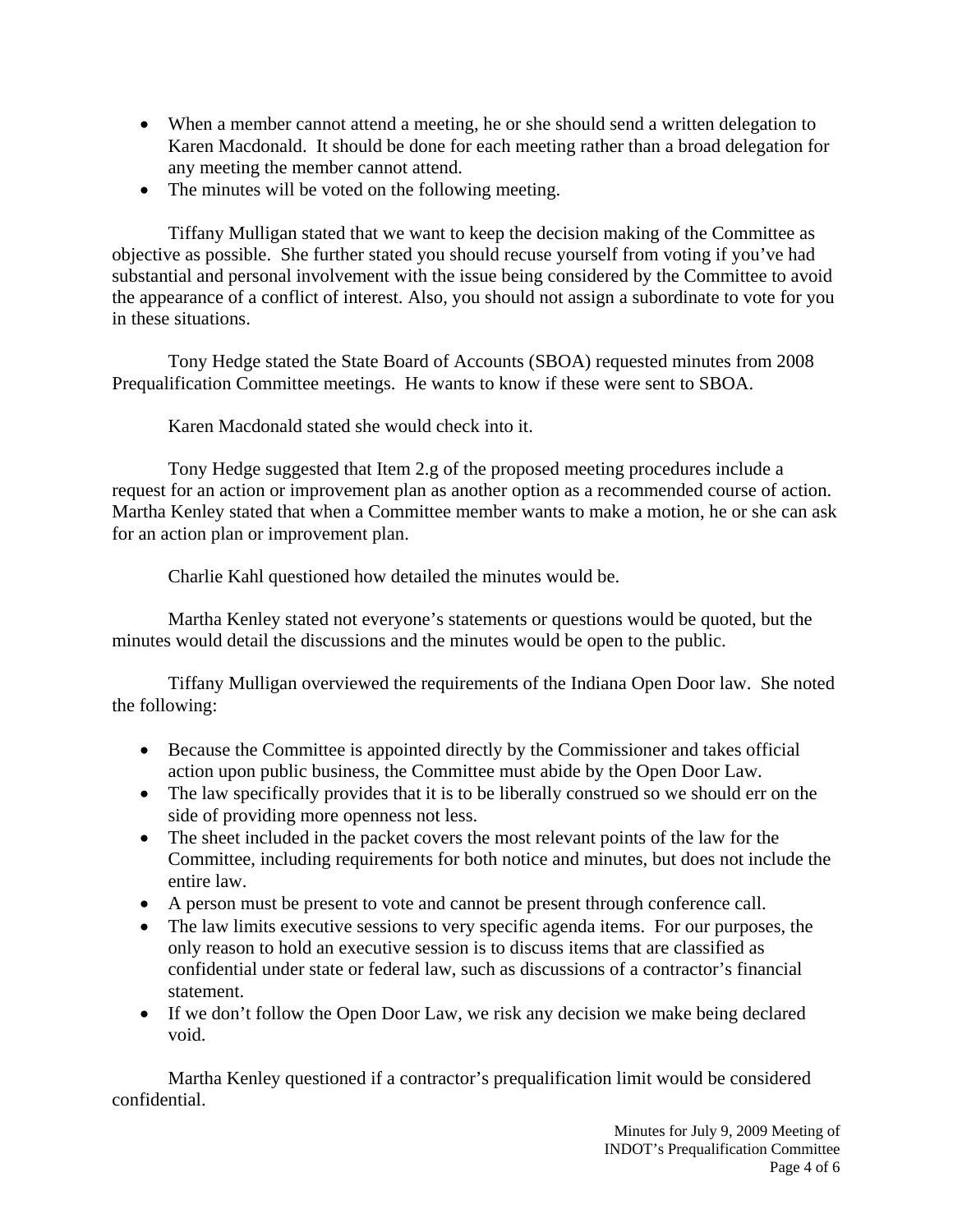Tiffany Mulligan stated she didn't think it would be considered confidential.

 Tony Hedge questioned whether the ownership of a company, especially when companies are owned by other companies, is confidential.

 Martha Kenley stated we would have to decide based on the situation whether an Executive Session was necessary at that time.

 Tiffany Mulligan stated the Committee must certify that only confidential information was discussed at Executive Session by a statement in the minutes for executive sessions.

Tiffany Mulligan reviewed the complaint procedures and explained the following:

- The purpose of the proposed procedures is to have a uniform system for evaluating initial complaints and determining whether there is enough information for the Committee to consider the complaint.
- It also puts the burden for preparing the complaint to go before the Committee on the person making the complaint.
- The person making the complaint must summarize the complaint, gather information and send documentation to Martha Kenley, Tiffany Mulligan and Karen Macdonald

 Jim Stark questioned how complaints on contractors were brought to the committee in the past.

 Karen Macdonald stated complaints were made to the Prequalification Engineer or to the State Construction Engineer or the Prequalification Engineer would notice a pattern of poor CR-2's and bring a contractor before the Committee.

 Jim Stark stated districts talk with each other and might want to coordinate with each other when making a complaint.

 Karen Macdonald suggested someone from construction be involved in the complaint process.

 Charlie Kahl stated the prime contractor should be brought before the Committee when a subcontractor is brought before the Committee.

 Martha Kenley indicated she would like the Committee to vote to revoke all former policies related to the Prequalification Committee

 Tiffany Mulligan stated she believes policy 12-8 dated 3-18-05, which was included in the Committee members' packets, is the most current policy; however, there may be other policies elsewhere that are out of date.